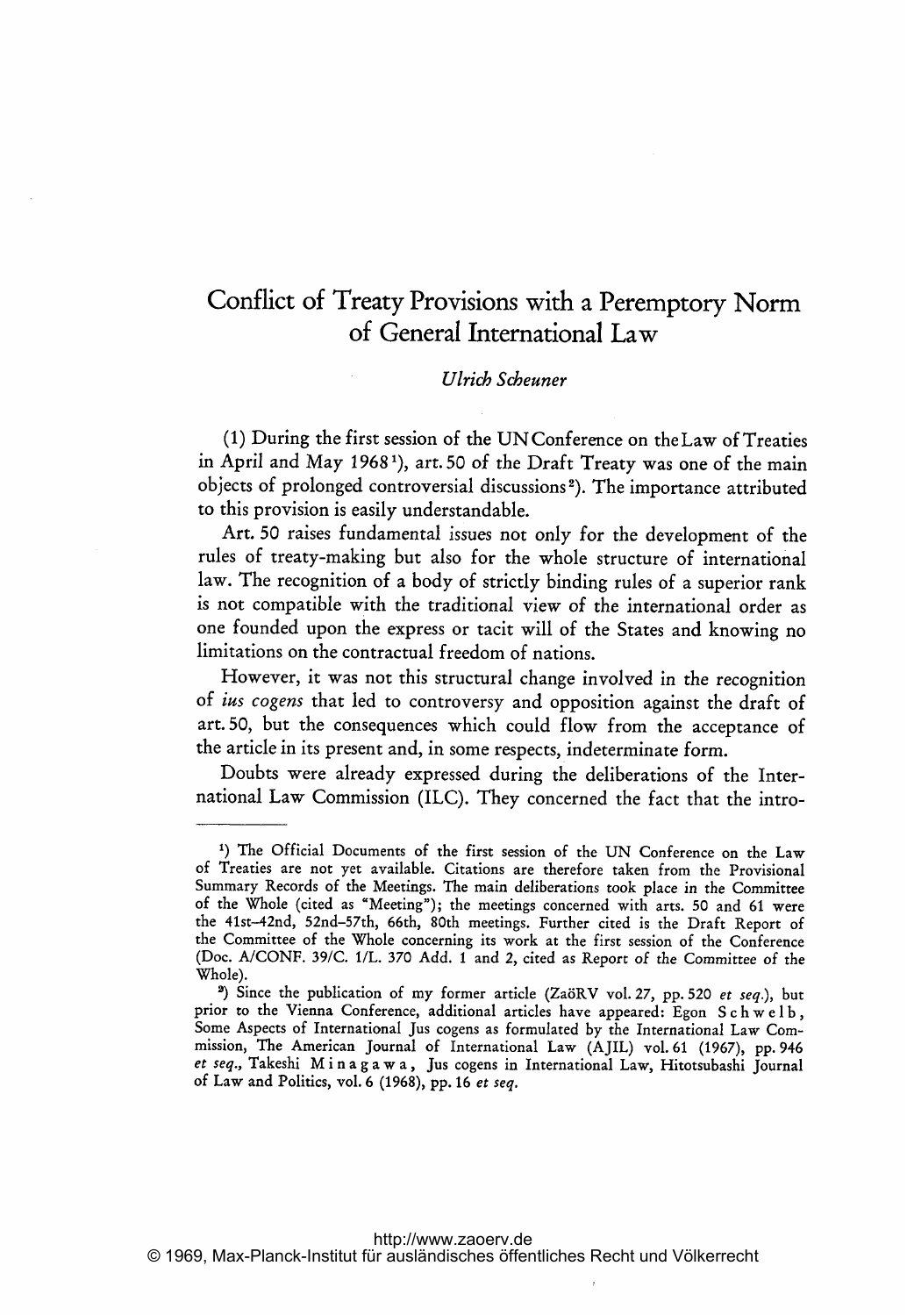duction of the category of peremptory norms of international law which cause contradictory treaties to be void or voidable could deliver in some cases a pretext for unilateral termination and evasion of treaty obligations.

In the Vienna debates this main practical and political issue was clearly further developed. One large group of States accepted the notion of peremptory norms and its consequences as <sup>a</sup> progressive elaboration of the international order, bringing it into harmony with the evolution of common moral and legal standards in the international community and drawing it closer to the hierarchical shape of domestic legal systems 3). This group welcomed the restrictions imposed upon State sovereignty and the precedence given to general norms as against the contractual stipulations of States. Moreover, some States supported art. 50 also as a means of eliminating contractual obligations which had come into conflict with the subsequent progressive development of the rules of international law. In this respect the representative of Cyprus referred to the notion of ius cogens as a "dynamic and living" concept<sup>4</sup>).

The strongest adherence to the idea of higher norms of international law, which are unalterable for the parties to an international agreement, came from the delegates of the developing nations and from the socialist countries, whereas the greater part of the States of the Western Hemisphere, even if the representatives accepted the principle of *ius cogens*, were hesitant with regard to the effects of the present draft upon the stability of contractual agreements. This group of States gave higher priority to the principle of the integrity of treaties. Concern was expressed that the notion of ius cogens, if not precisely circumscribed and controlled in its exercise by judicial or arbitral adjudication, could "severely undermine the traditional principle of the rule pacta sunt servanda" $5$ ) and that "states might be tempted to invoke art. 50 in justification of the termination of treaties which were detrimental to an important public interest" 6).

These States recommended further safeguards for the application of art. 50, especially <sup>a</sup> strict definition of the scope of peremptory rules and the obligation to resort to judicial or arbitral procedure if original or supervening nullity of <sup>a</sup> treaty was invoked. The conflicting opinions which found expression during the Vienna debates justify the observation of the French representative "that art. 50 had the formidable reputation of being

<sup>3)</sup> In the same sense Mr. M <sup>a</sup> <sup>r</sup> <sup>e</sup> <sup>s</sup> <sup>c</sup> a, 54th Meeting.

<sup>4)</sup> Mr. Jacovides, 53rd Meeting.

<sup>&</sup>lt;sup>5</sup>) Mr. R a t s i m b a z a f y (Madagascar), 53rd Meeting; in the same sense Mr. Jim6nez de Ar6chaga (Uruguay), 53rd Meeting.

<sup>&</sup>lt;sup>6</sup>) Mr. Small (New Zealand), 54th Meeting.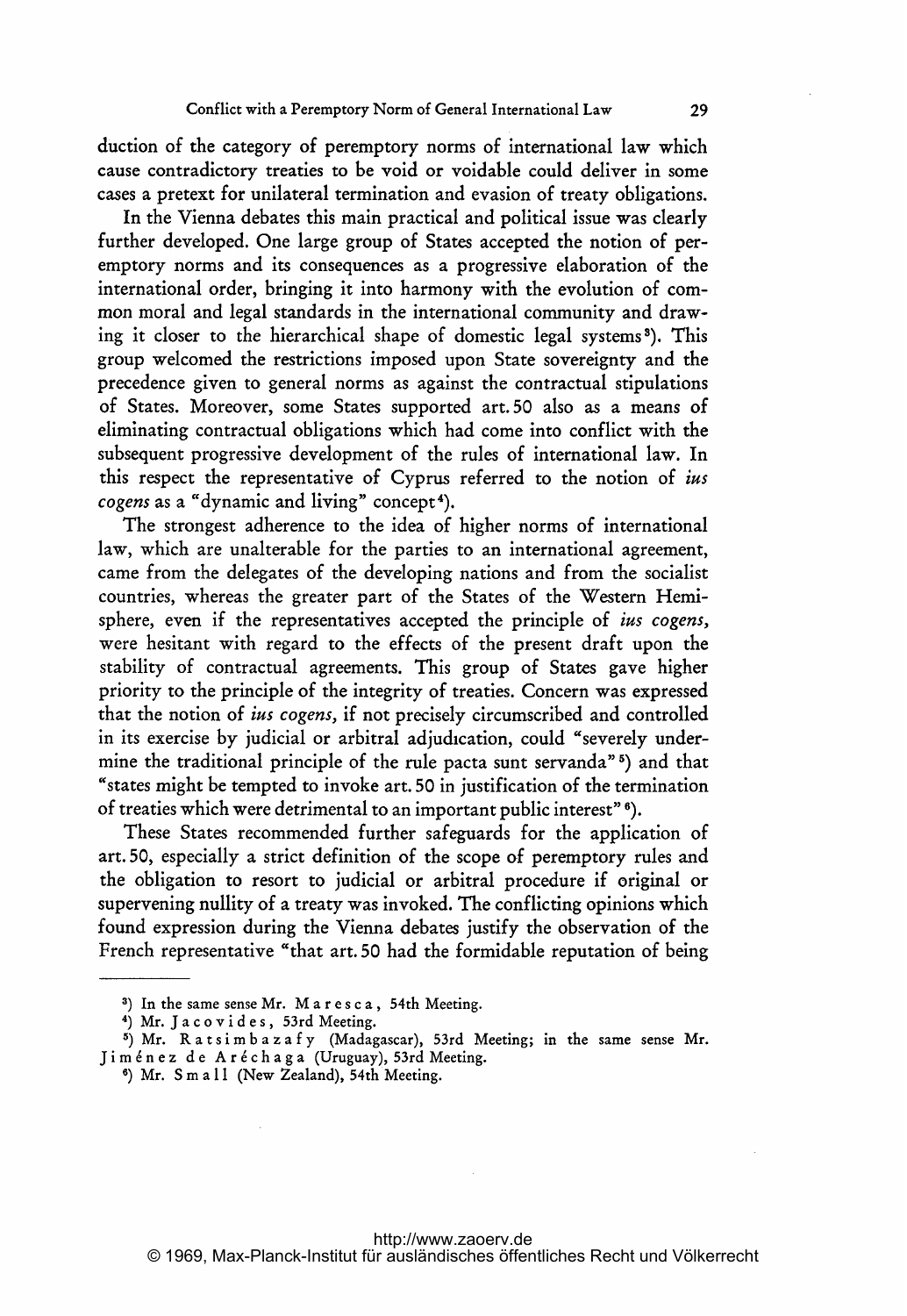one of the most difficult provisions in the International Law Commission's draft"?).

In the end, the positive attitude prevailed at Vienna and the Committee of the 'Whole accepted art. <sup>50</sup> with an important amendment. The final decision, however, is left to the next session of the Conference, and therefore it may seem useful to discuss once again those points of the draft for which further elaboration still seems desirable.

(2) First, <sup>I</sup> should like to make <sup>a</sup> few observations on the general influence which the concept of *ius cogens* exercises upon the formation of international law. It has already been pointed out that the recognition of higher norms of international law, which limit the freedom and the lawmaking force of agreements between States, involves considerable changes in the theory of the international order and of the sources of international law.

The positivistic doctrine which based international law solely upon the will of the States and attributed overriding importance to treaties is no longer followed. The strictly binding rules of international law can only have an objective basis and are regarded as independent from the consent of the respective States. The ILC did not consider them to be natural law<sup>8</sup>). They are rather the expression of <sup>a</sup> common legal order developed within the entire community of nations. They represent rules which are based on <sup>a</sup> historically created common conviction among nations; therefore, they can also be subject to change or extension.

At all events, rules, i. e. general norms, are concerned and not merely the principle of public order, which - according to my opinion - is unjustifiably equated with *ius* cogens<sup>9</sup>). The recognition of these norms will also influence the mutual relationship between the sources of international law mentioned in art. 38 of the Statute of the International Court of Justice.

The creation and existence of *ius cogens* rules are matters which are independent from law-making treaties. These rules can be contained in such conventions in declaratory form. Their existence, however, is not connected with treaty norms. Mr. S c h w e  $1 b<sup>10</sup>$  pointed out that the Preamble of the Hague Conventions concerning the Law and Customs of Land

<sup>7)</sup> Mr. de Bresson, 54th Meeting.

 $\frac{8}{3}$  Against an interpretation as natural law, Sir Humphrey W a l d o c k, 56th Meeting.

<sup>9)</sup> In this respect Mr. Suy, 41st Meeting, who speaks expressly of <sup>a</sup> "body of legal rules".

<sup>10)</sup> Loc. cit. (note 2 above), pp. 956/57.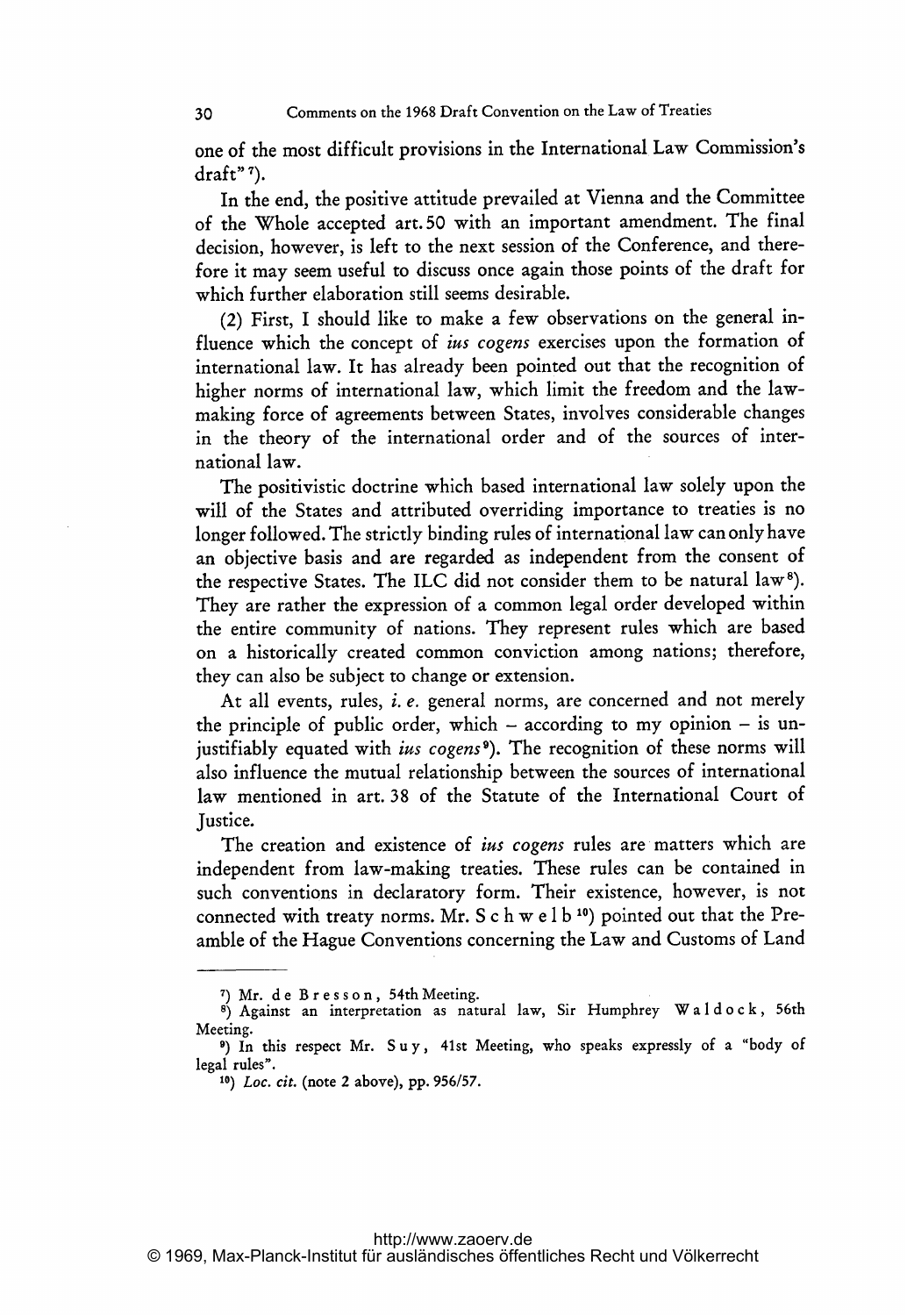Warfare (1907) has expressly provided for the independent existence of general principles of the law of nations alongside the conventional agreement. For this reason, the existence of <sup>a</sup> peremptory rule cannot be affected when a convention, which recognizes this rule, allows the States parties to that convention to make reservations. This view is confirmed by art. 40 of the draft.

One difficult question is not decided by the provisions of the draft: Can third States attack a treaty concluded between other States on the ground that it offends against <sup>a</sup> peremptory norm of international law? Since the legal consequence of the offence is absolute nullity of the treaty, other States could also invoke this defect. Of course, this will only be possible in cases where the interests of the States are directly affected by the treaty<sup>11</sup>). Under the present law no procedure is provided by means of which <sup>a</sup> third State could claim the nullity of <sup>a</sup> treaty which violates art. 50<sup>12</sup>). General international law does not contain any provisions similar to art. <sup>24</sup> of the European Convention on Human Rights (1950) or to art. <sup>41</sup> of the UN Convention on Civil and Political Rights, provisions which authorize a State to institute proceedings before an international instance if another State is not fulfilling its obligations. The practice of the UN shows that in cases of threat of peace by violation of <sup>a</sup> peremptory rule, the UN has the possibility to take action. With the introduction of the legal category of ius cogens into international law <sup>a</sup> new stage was reached in the development of this legal order which also gives raise to <sup>a</sup> number of questions beyond the sphere of the Law of Treaties.

(3) At Vienna four problems in particular were discussed in relation to arts. 50 and 60 respectively:

a) A number of States wanted <sup>a</sup> more precise definition of the concept of peremptory norms to minimize the danger of a unilateral interpretation by individual States. The German representative pointed out that without some definition of art. 50, it would be like having <sup>a</sup> penal code which provided for the punishment of crimes without saying what acts constituted crimes 13). In the same direction went the efforts to emphasize the validity within the entire community of nations as a characteristic feature of a peremptory norm and therefore to exclude those norms which have not found universal acceptance.

<sup>&</sup>lt;sup>11</sup>) The representative of Ethiopia, Mr. K e b r e t h, emphasized this question in the 54th Meeting; see also Mr. V <sup>e</sup> <sup>r</sup> <sup>o</sup> <sup>s</sup> <sup>t</sup> a, 53rd Meeting.

<sup>&</sup>lt;sup>12</sup>) The question of the procedure initiated by third States is also studied by Mr. Mina<sup>g</sup> <sup>a</sup> w a, loc. cit. (note <sup>2</sup> above), p. 25.

<sup>&</sup>lt;sup>13</sup>) The representative of the Federal Republic of Germany, Mr. Fleischhauer, 55th Meeting; see also Mr. d <sup>e</sup> B <sup>r</sup> <sup>e</sup> <sup>s</sup> <sup>s</sup> <sup>o</sup> n (France), 54th Meeting.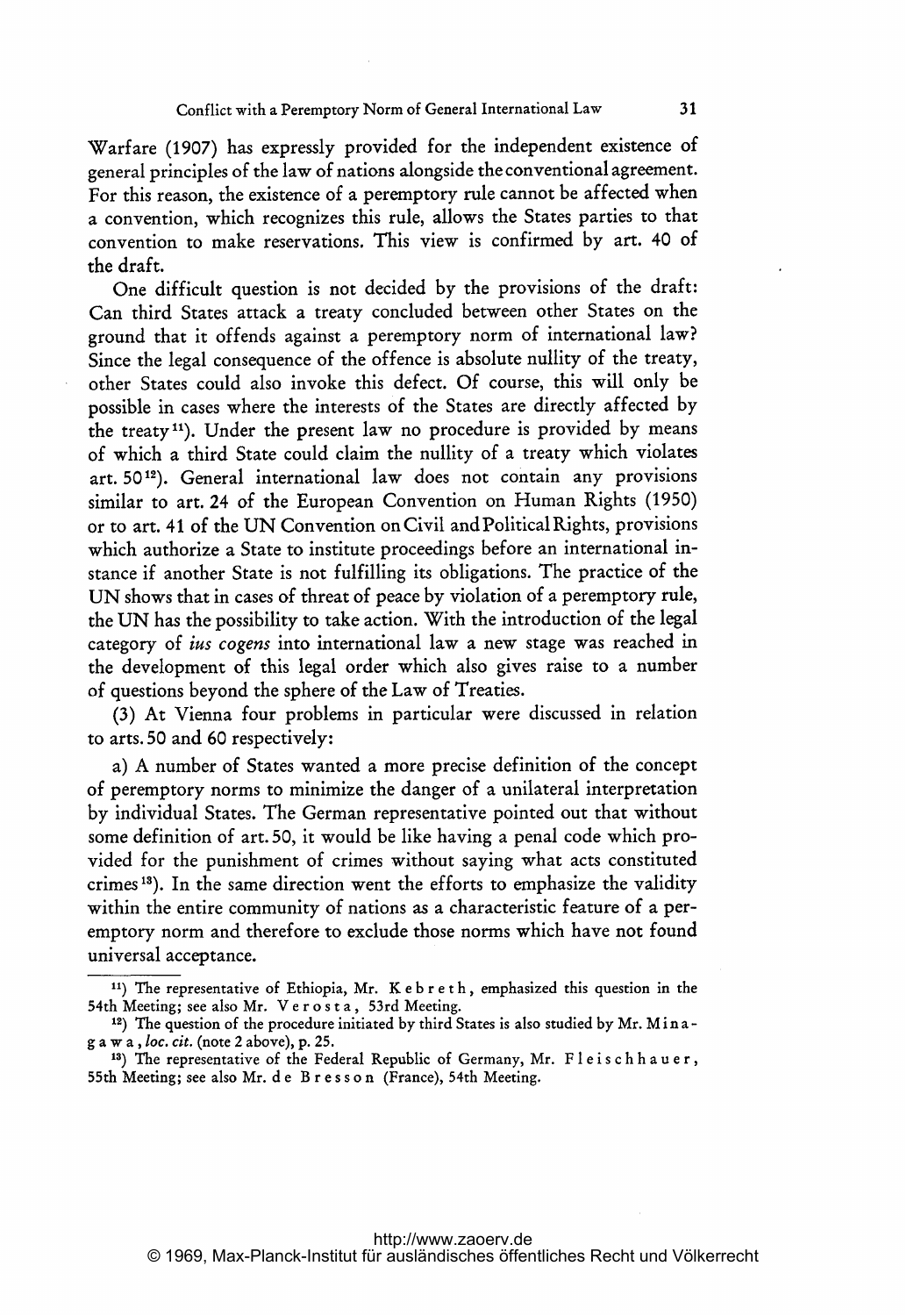b) A number of States sought to clarify that art. <sup>50</sup> should not have retroactive effect.

c) Some States argued that <sup>a</sup> certain procedure should be established for the decision of the question whether <sup>a</sup> treaty was conflicting with <sup>a</sup> ius cogens norm $^{14}$ ).

d) Finally, <sup>a</sup> number of States took up for consideration the proposal which had already been presented - but rejected - during the deliberations of the ILC. In this proposal it was suggested that, in cases where <sup>a</sup> peremptory rule has been violated, the treaty should not become null and void as <sup>a</sup> whole, but instead the rule of art. 41 of the draft should also be applied to art. 50, making it possible for other parts of such a treaty to remain valid $15$ ).

(4) To the first of these points Great Britain had proposed an amendment according to which the norms recognized as peremptory rules should be defined from time to time in protocols to the Convention 16). This suggestion had in mind <sup>a</sup> list of the ius cogens rules which should either be exhaustive or should enumerate certain cases<sup>17</sup>). The proposal was later withdrawn. The view of the ILC seems to me convincing that the establishment of an exhaustive list raises too many difficulties. A list enumerating certain examples of such rules, however, would present some dangers. Therefore it was understandable that the Conference preferred the proposals which tried to improve the definition of the peremptory rules by laying more emphasis on the validity of the rules for the entire community of States. This idea was also suggested in an amendment proposed by Finland, Greece and Spain<sup>18</sup>). This amendment was sent to the Drafting Committee and was taken into consideration in the drafting of the definitive text of art. 50. This text, accepted at the 80th Meeting, reads as follows:

"A treaty is void if, at the time of its conclusion, it conflicts with a peremptory norm of general international law. For the purposes of the present Convention, <sup>a</sup> peremptory norm of general international law is <sup>a</sup> norm accepted and recognized by the international community of States as <sup>a</sup> whole as a norm from which no derogation is permitted and which can be modified

<sup>14)</sup> More detailed statements by Mr. H <sup>a</sup> <sup>r</sup> <sup>r</sup> <sup>y</sup> (Australia), 55th Meeting.

<sup>15)</sup> The representative of Finland, Mr. Castrén, supporting especially the separability of treaty provisions in arts. <sup>50</sup> and 67 respectively, in relation to art. <sup>41</sup> referred to the article of the author, Za6RV vol. 27, p. <sup>520</sup> (41st Meeting).

<sup>16)</sup> Sub-Amendment to the Amendment of the USA mentioned in note <sup>20</sup> (A/CONF. 39/C. 1/L. 312). Withdrawal: 57th Meeting.

<sup>17)</sup> Statement by Mr. Sinclair (UK), 53rd Meeting.

<sup>18)</sup> Doc. A/CONF. 39/C. 1/L. 306 and Add. <sup>1</sup> and 2.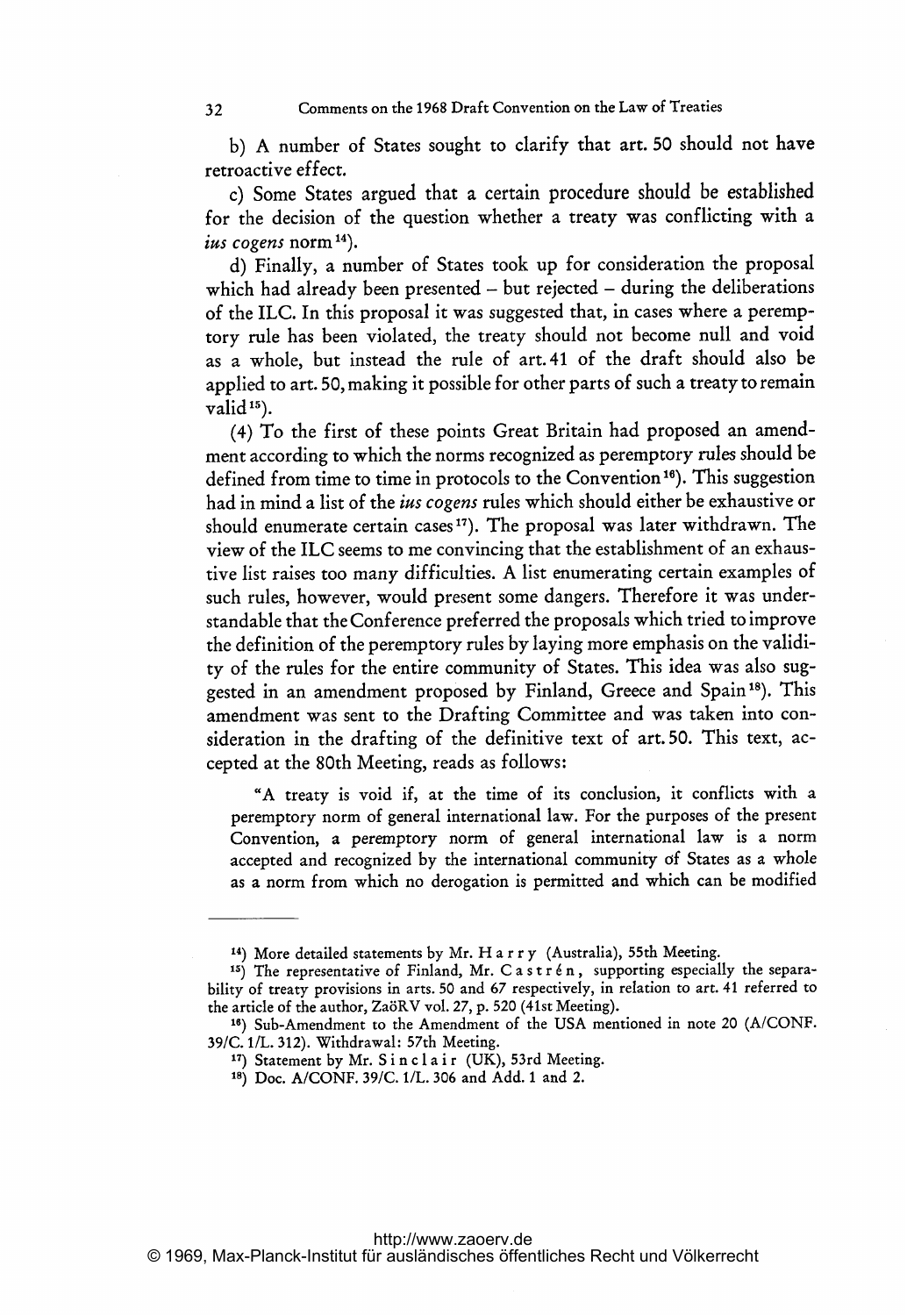only by a subsequent norm of general international law having the same character" 19).

In contrast, the amendment presented by the USA which insisted upon <sup>a</sup> "recognition in common by the national and legal systems of the world"  $20$ ) was not successful<sup>21</sup>).

The alteration achieved to this point of the text of art. 50 represents <sup>a</sup> not unimportant amelioration. It seeks to clarify the demand that the rule must be universally recognized and that the community of nations must accept it as <sup>a</sup> whole. This makes it clear that the number of peremptory rules ist not great and that it is necessary to examine very carefully whether the conditions for a positive answer concerning their general validity are fullfilled and whether the norm corresponds to a conviction common to the conscience of all nations.

This determination is all the more useful since the debates held in Vienna also showed that in international theory there are different opinions concerning the range and the nature of these peremptory rules. Besides such norms, which are generally recognized as strictly binding, principles were also mentioned whose nature is doubtful. The principle of non-aggression and of non-interference<sup>22</sup>) surely must be regarded as fundamental rules. The freedom of the High Seas can also be regarded as a fundamental rule although, according to recent developments, the extension of this rule is subject to growing restrictions. In addition to these general rules, certain humanitarian rules are repeatedly mentioned  $-$  the prohibition of slave trade and piracy - which, of course, are examples of a more hypothetical nature<sup>23</sup>). To-day the condemnation of genocide evidently is one of the peremptory rules. In this connection the general rule against racial discrimination, which underlies the UN Convention on elimination of all forms of racial discrimination, must also be mentioned<sup>24</sup>). From among the Human Rights, however, not all particular dispositions will belong to the fundamental rules, but only those basic rules, which protect human dignity,

<sup>3</sup> Za6RV Bd. 29/1

<sup>19)</sup> The emphasis placed upon the fact that the peremptory norm is <sup>a</sup> "norm" is also based on the Amendment of Romania and of the Soviet Union (A/CONF. 39/C. 1/L. 258/ Corr. 1).

A/CONF. 39/C. 1/L. 302 and Corr. 1.

<sup>91)</sup> Although a number of States of the Western Hemisphere had accepted this amendment, it was rejected in the 57th Meeting by a voting of 57:24:7.

<sup>22)</sup> This rule was especially defended by the Soviet Union in the 52nd Meeting.

<sup>23)</sup> See the observations of Mr. <sup>S</sup> w <sup>e</sup> <sup>e</sup> <sup>n</sup> <sup>e</sup> <sup>y</sup> (USA), 52nd Meeting.

<sup>24)</sup> This thesis which had already been presented by judge T <sup>a</sup> <sup>n</sup> <sup>a</sup> <sup>k</sup> a, diss. op. South-West Africa Cases (Second Phase) I.C.J. Reports 1966, pp. 298/99 and to which Mr. Mwenda (Kenya) referred in the 52nd Meeting, was accepted by various delegates. See Mr. D <sup>a</sup> <sup>d</sup> <sup>z</sup> <sup>i</sup> <sup>e</sup> (Ghana), 52nd Meeting.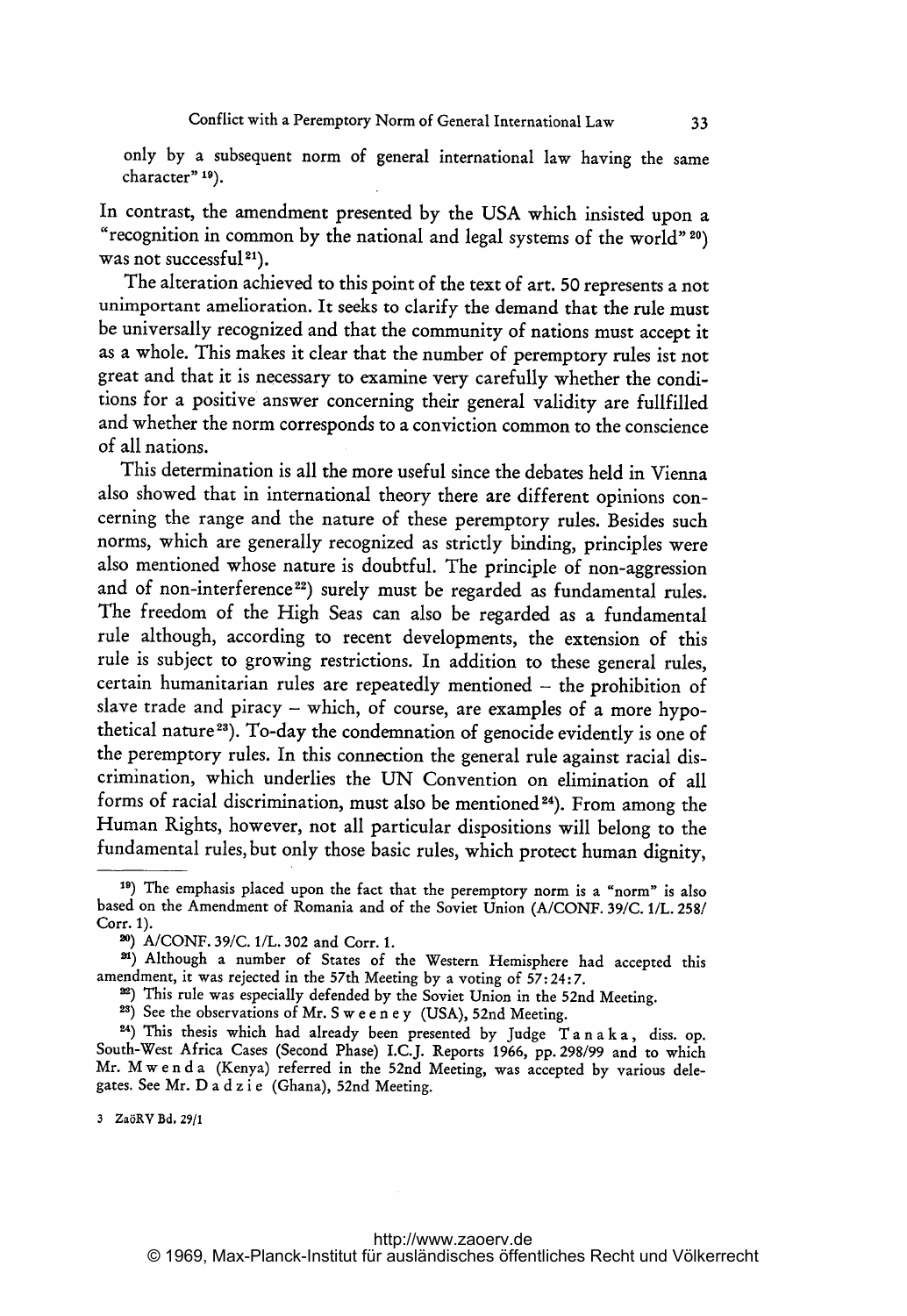life, personal and spiritual liberty, equality, family rights and the free exercise of those human activities, which are derived from these highest principles<sup>25</sup>). However, when in this context the principle of self-determination is cited<sup>26</sup>), no precise interpretative criteria are offered which would permit a reliable decision<sup>27</sup>). The recognition of such rather dynamic and political principles would change the nature of ius cogens. The statement that <sup>a</sup> peremptory rule is violated by unequal treaties, i. e. treaties between partners of unequal strength which are influenced by that difference to the detriment of one side, also introduces <sup>a</sup> rather vague measure which would endanger the stability of international treaties 28).

Taking these examples as <sup>a</sup> whole it would probably be desirable in the discussions of the Conference for the cited cases of ius cogens to be critically appreciated by all participants in order to avoid an interpretation of the concept of ius cogens which might become to broad and vague. It would also be advisable for States to emphasize the fact that the scope of action of ius cogens should be limited and that the recognition of such a rule should be a rather exceptional event.

(5) Through the acceptance of the American amendment which had inserted the words "at the time of its conclusion" in the first sentence of art. 50 $29$ ), it has been made clear that only that agreement is void *ab initio* which conflicts with <sup>a</sup> peremptory rule at the moment of the ratification of the treaty. In case the conflict arises later, art.61 will apply. The nullity of an existing treaty does not involve genuine retroactivity but is only the application of a new rule to existing legal conditions<sup>30</sup>). This modification represents an improvement in the wording of the treaty provision. Nevertheless, another difficult question remains open, i. e. when does' <sup>a</sup> rule obtain the character of <sup>a</sup> peremptory norm? The application of arts. 50 and <sup>61</sup> will depend upon the exact determination of this time factor.

(6) A serious gap in the draft is the complete absence of <sup>a</sup> provision concerning <sup>a</sup> judicial or an arbitral procedure to clarify the question whether a State has the right to invoke the provision of <sup>a</sup> treaty conflicting with a ius cogens rule. A number of States have stressed that without such

<sup>25)</sup> See Mr. <sup>d</sup> <sup>e</sup> <sup>B</sup> <sup>r</sup> <sup>e</sup> <sup>s</sup> <sup>s</sup> <sup>o</sup> <sup>n</sup> (France) and Mr. M <sup>a</sup> <sup>r</sup> <sup>e</sup> <sup>s</sup> <sup>c</sup> <sup>a</sup> (Italy), 54th Meeting.

<sup>26)</sup> See Mr. C o l e (Sierra Leone) and Mr. J a c o v i d e s (Cyprus), 53rd Meeting.

<sup>27)</sup> The same is true for the reference to the principle of decolonization made by Mr. M <sup>a</sup> <sup>k</sup> <sup>a</sup> <sup>r</sup> <sup>e</sup> <sup>v</sup> <sup>i</sup> <sup>c</sup> <sup>h</sup> (Ukrainian Soviet Republic) in the 56th Meeting.

<sup>&</sup>lt;sup>28</sup>) Against this principle, Mr. d e B r e s s o n, 54th Meeting.

<sup>29)</sup> A/CONF. 39/C. 1/L. 302 and Corr. 1, accepted in the 57th Meeting.

<sup>30)</sup> This difference between direct and indirect retroactivity was pointed out by Mr. Alvarez Tabio, 66th Meeting. The American amendment only declared what the ILC had already explained in the commentary to art. 50 para. 6. See Schwelb, loc. cit. (note 2 above), p. 868.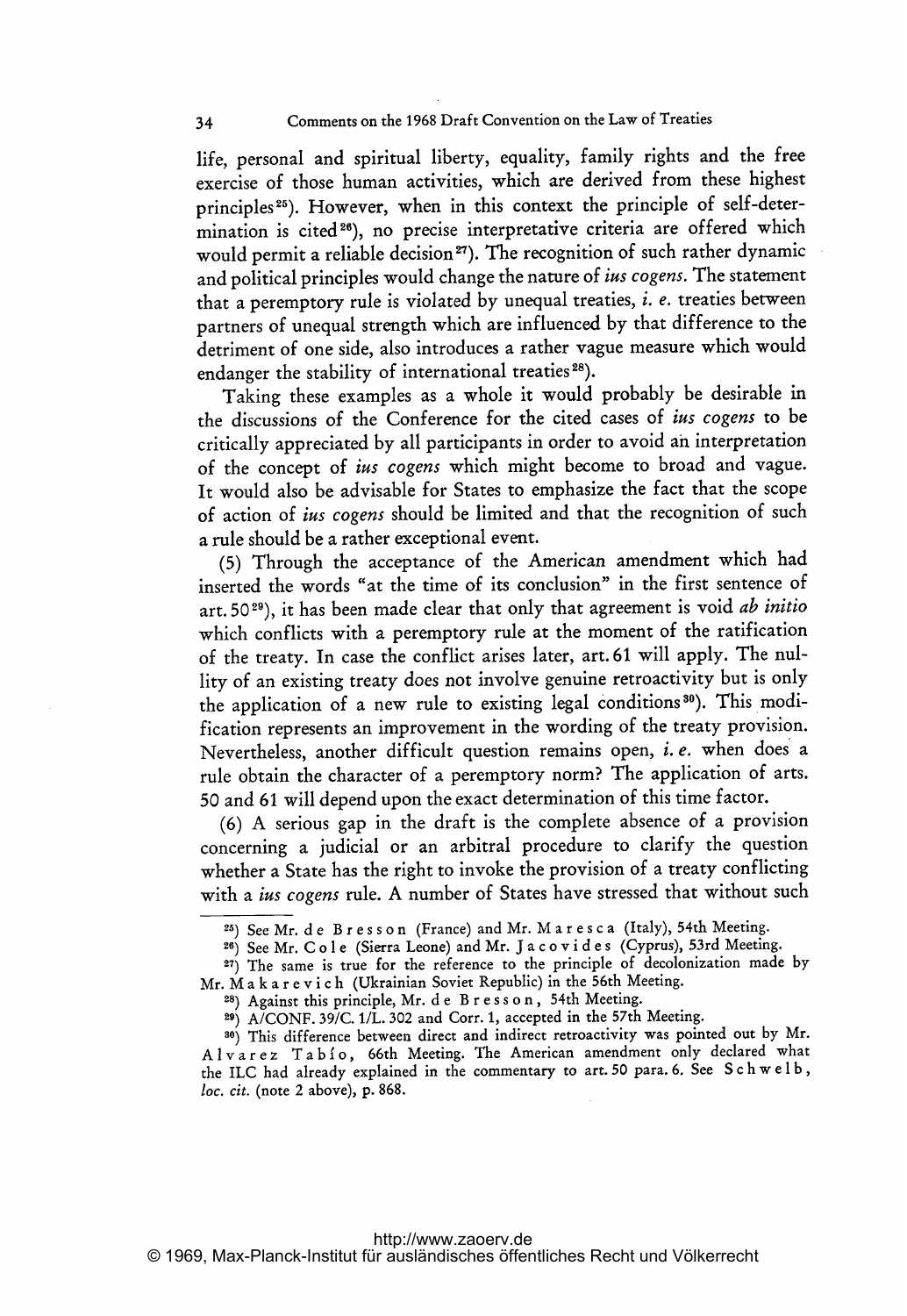## Conflict with <sup>a</sup> Peremptory Norm of General International Law 35

<sup>a</sup> procedural arrangement the danger of unilateral action by individual States will be greatly increased<sup>31</sup>). In Vienna, this request collided with <sup>a</sup> strong phalanx of States which adamantly refused to accept the imposition of any obligation to settle such <sup>a</sup> conflict by means of <sup>a</sup> judicial procedure. This attitude was the result of <sup>a</sup> tendency among the new States, which had already been observed for a long time by the sponsors of pacific settlement of international disputes through judicial or arbitral decision, to avoid submission to such decisions. Notwithstanding the limited prospects for obtainig <sup>a</sup> change in this respect, efforts should not be abandoned to reinforce art. 62 para. <sup>3</sup> by means of an invitation to judicial or arbitral settlement and to include reference to such forms of settlement of disputes into art. 50. A series of governments have directed the Conference's attention to the major practical significance of this point, and it should be clear that the negative decision of the Vienna Conference signifies a setback for the idea of international adjudication.

(7) It would be particularly desirable if the second session of the Conference would not accept the opinion of the Committee of the Whole, that <sup>a</sup> violation of <sup>a</sup> fundamental rule of art. 50 always made the entire treaty void. The ILC had assumed that the exclusion of separability should not be valid for art. 61 (see art. 41 para. 5 of the draft)<sup>32</sup>). However, the text of art. <sup>61</sup> as formulated by the ILC was not entirely clear because it referred back to art. 50. During the debates at Vienna Finland proposed a clarification which should also exclude any retroactivity of art.  $61<sup>33</sup>$ ). Art.  $61$  was accepted by the Committee of theWhole and transferred together with the Finnish proposal to the drafting Committee. The text as it emerged from that body 34) omits the reference to art. 50 and makes it clear that the treaty does only become void and terminate after the emergence of <sup>a</sup> new peremptory rule of international law. The conclusion can be drawn from the debates and from the revised text that the principle of separability applies according to the provisions of art. <sup>41</sup> of the draft Law of Treaties, where the separation of provisions is only excluded for arts. 48, 49 and 50.

In so far, as this question concerned art. 50, it was discussed in connection with art. 41 which contains the principle of separability. Art. 41

<sup>31)</sup> See Mr. Fleischhauer (Federal Republic of Germany), 55th Meeting, Mr. H <sup>a</sup> <sup>r</sup> <sup>r</sup> <sup>y</sup> (Australia), 55th Meeting, Mr. <sup>S</sup> <sup>a</sup> m <sup>a</sup> <sup>d</sup> (Pakistan), 55th Meeting.

<sup>32)</sup> For the same opinion see Schwelb, loc. cit. (note 2 above), pp. 971 et seq. 33) A/CONF. 39/C. I/L. 294.

s4) The text as revised by the drafting Committee (see International Legal Materials, vol. <sup>7</sup> nr. 4, p. <sup>77</sup> et seq.) is as follows: "If <sup>a</sup> new peremptory norm of general international law emerges, any existing treaty which is in conflict with that norm becomes void and terminates".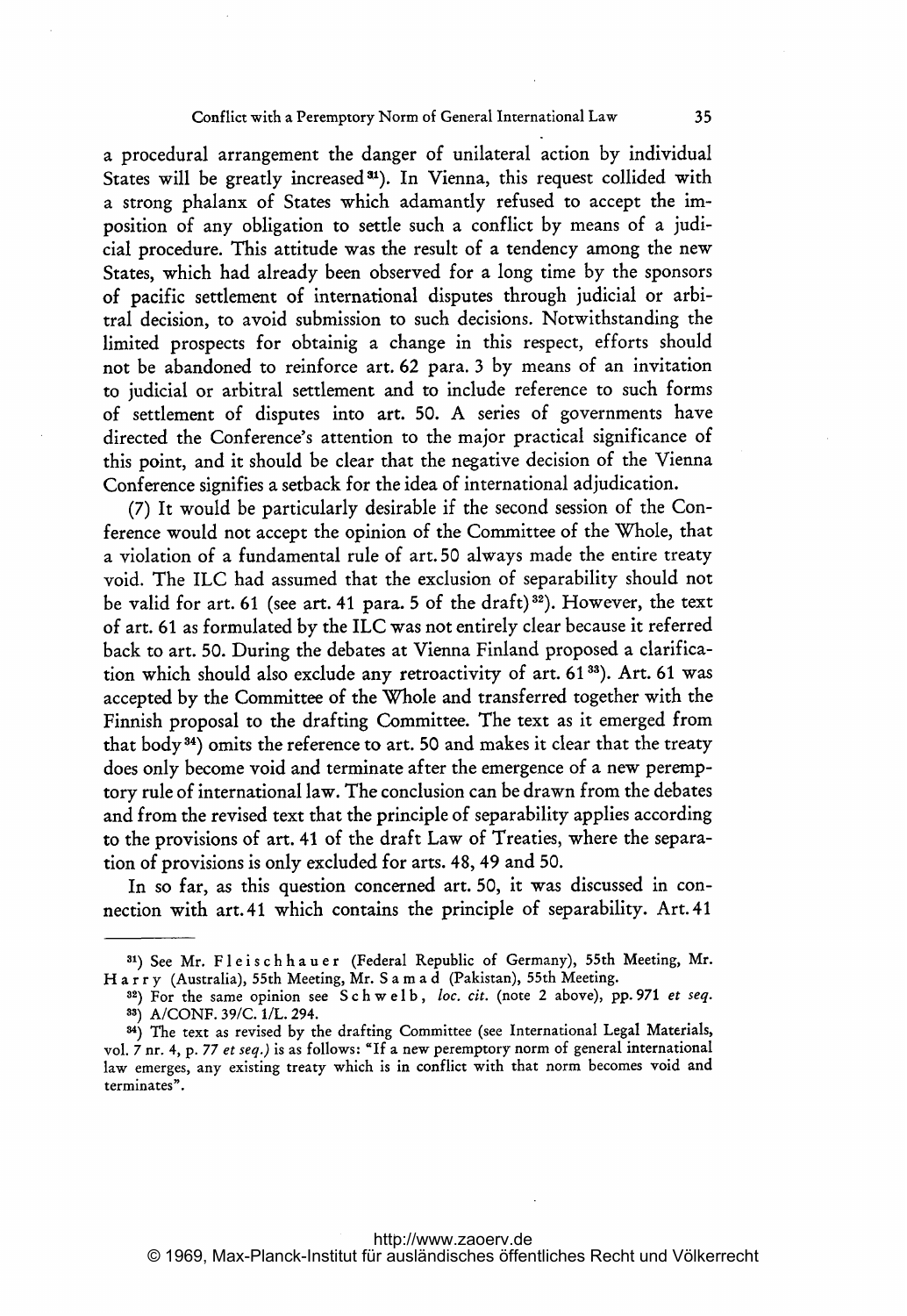was slightly restricted by the following modification; a separation of provisions is only possible when, in addition to the preconditions already established in art.41, the continued performance of the remaining part of the treaty is not unjust<sup>35</sup>). The approbation of the text of art. 41 para. 5 signified at the same time <sup>a</sup> decision with regard to art. 50, because art. 41 para. 5 declares that the rule of separability of treaty dispositions must not be applied to art. 50. During the discussions held on art. 41 a similar conflict had already developed between those opinions which were in favour of declaring <sup>a</sup> treaty containing defects completely null and void and those which preferred to partially preserve such <sup>a</sup> treaty instead of destroying it in its entirety. In this connection the latter group referred to the significance of greater elasticity instead of strict rigidity 36).

The actual decision concerning art. 50 was made in the discussions of that article. Finland had proposed an amendment which sought to add a second paragraph which would have read as follows:

"2. Under the conditions specified in article 41 if only certain clauses of the treaty are in conflict with the peremptory norm of general international law, these clauses only shall be void" 37).

Through this amendment the representative of Finland, Mr.  $C$  a s t r é n, took up the idea which was already expressed in regard to art. 41, of applying the concept of ius cogens cautiously and in <sup>a</sup> manner acceptable to all and of accepting as generally applicable the principle of separability of provisions<sup>38</sup>). Although several delegates expressed themselves in favour of adopting the principle of separability also in art. 50, the greater part of the represented States were categorically against the proposal and finally it was withdrawn in the 56th Meeting. This result is deeply regrettable. It brings into the treaty an unjustified differentiation between the various reasons for which a treaty becomes void. If <sup>a</sup> treaty can remain partly valid or if it ceases to exist for reasons other than those provided for in arts. 48, 49 and 50 or if it terminates because of cancellation or for other reasons, then there is no convincing ground for not recognizing as a general principle the separability of treaty provisions, a separability recognized in most of the legal systems of the world. Evidently the decision of the Conference is founded upon the idea that the provisions contained in arts. 50, 48 and <sup>49</sup> respectively, have <sup>a</sup> punitive character: Those who violate <sup>a</sup> fundamental rule of international law must not benefit from that action. Yet, the

<sup>35)</sup> See the text in A/CONF. 39/C. 1/L. 370, Add. <sup>I</sup> (part B).

<sup>36)</sup> See Mr. E u <sup>r</sup> <sup>i</sup> <sup>g</sup> <sup>e</sup> n <sup>i</sup> <sup>s</sup> (Greece), 42nd Meeting.

<sup>37)</sup> A/CONF. 39/C. 1/L. 293.

<sup>38)</sup> See Mr. C <sup>a</sup> <sup>s</sup> <sup>t</sup> <sup>r</sup> <sup>6</sup> n, 41st and 52nd Meetings.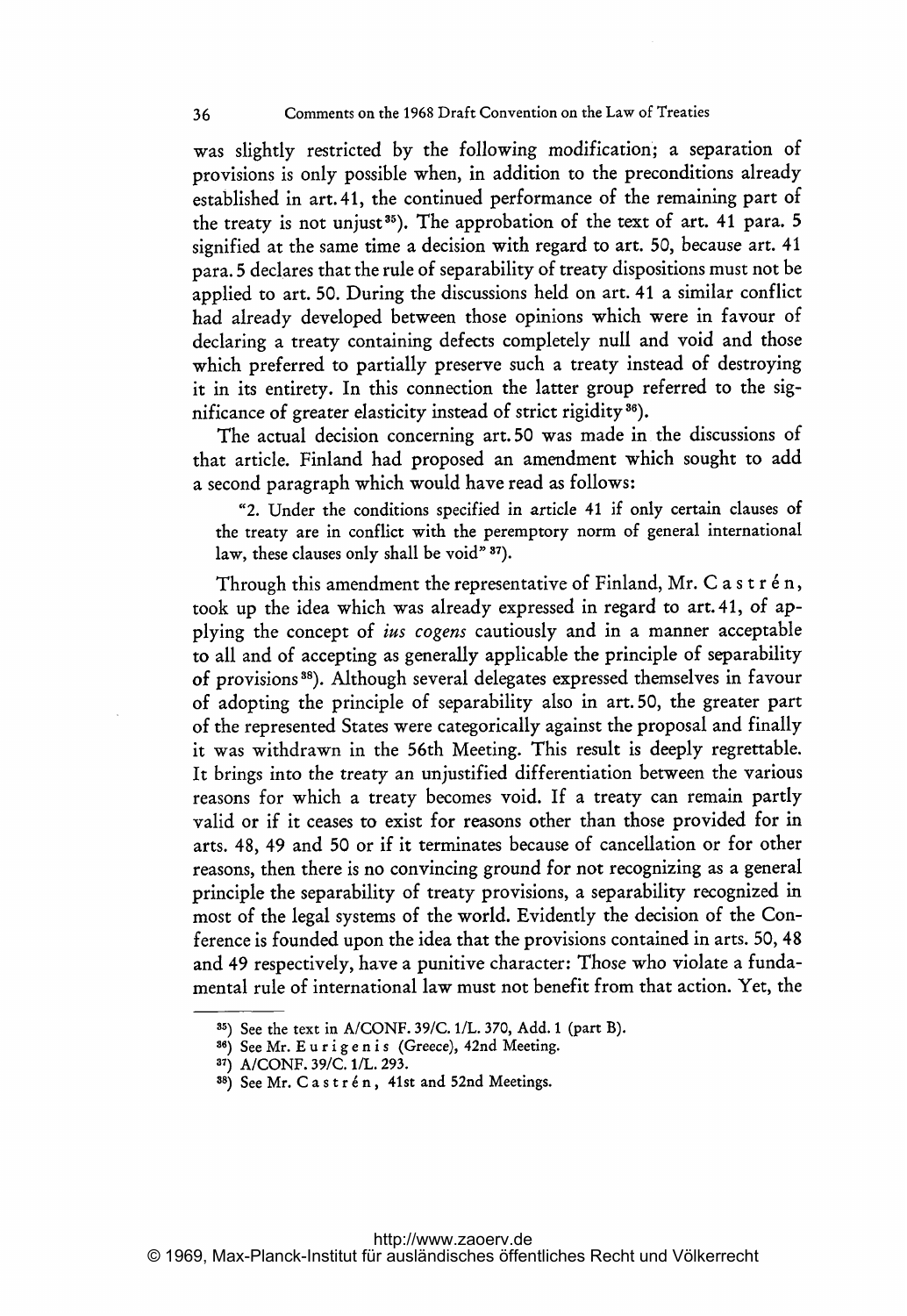defenders of this opinion do not recognize that it is possible for States unintentionally to violate a peremptory rule. In a treaty of commerce which, in addition to other objects, also regulates the legal position of aliens, an accidental violation of the rule of protection of human rights might occur. At the beginning such a defect might remain unnoticed. But later another State could use it to cancel the whole treaty. In such a case, would it be just and appropriate to destroy the whole treaty because of <sup>a</sup> single defective provision? Excluding from consideration those who doubt in principle that single treaty provisions could continue to exist at all when other parts have already become void 39), the opponents of separability have only stated as the main support for their view that the conception of the peremptory rules requires as <sup>a</sup> consequence the nullity of the defective agreement in its entirety. The violation of <sup>a</sup> peremptory norm would have to be considered as "such a serious matter" that the sanction of nullity should apply to the whole treaty40). This view can only be defended by the supposition that <sup>a</sup> violation of ius cogens always takes place deliberately. That, however, can not be assumed. The control exercised in several States by means of judicial review of the constitutionality of laws has shown that in most cases violations occur when either the conflict with the higher norm was overlooked or was dubious.

As many of the new States were in favour of applying the principle of nullity without exception to an agreement falling under art. 50, the thought might have influenced them that, by accepting this rule the cancellation of treaties which had become legally binding for these States through State succession would become possible. It is doubtful whether this view is correct. According to the author's opinion the principle of the nullity of unequal treaties does not seem to belong to the realm of ius cogens; this principle is too vague for a strict legal rule. Furthermore, in so far as treaties taken over from the pre-independence period have defects, they will most probably be of such <sup>a</sup> nature that they will cause the nullity of the whole treaty. In this connection, therefore, the principle of separability will be of little impor tance. On the other hand, one could imagine cases where the existence of new treaties concluded between independent States could be in danger because one of the parties could raise doubts based on art. 50 against one of the provisions of these treaties. The requirement that the stability of treaties be maintained as well as the flexibility of international law is fulfilled much better by also applying the principles of art. <sup>41</sup> to art. 50. For this reason in the second session one should try again to revise and

<sup>39)</sup> This is the opinion of Mr. Sh. R <sup>o</sup> <sup>s</sup> <sup>e</sup> <sup>n</sup> <sup>n</sup> <sup>e</sup> (Israel), 54th Meeting.

<sup>&</sup>lt;sup>40</sup>) In the same respect see also Mr. J a c o v i d e s (Cyprus), 53rd Meeting.